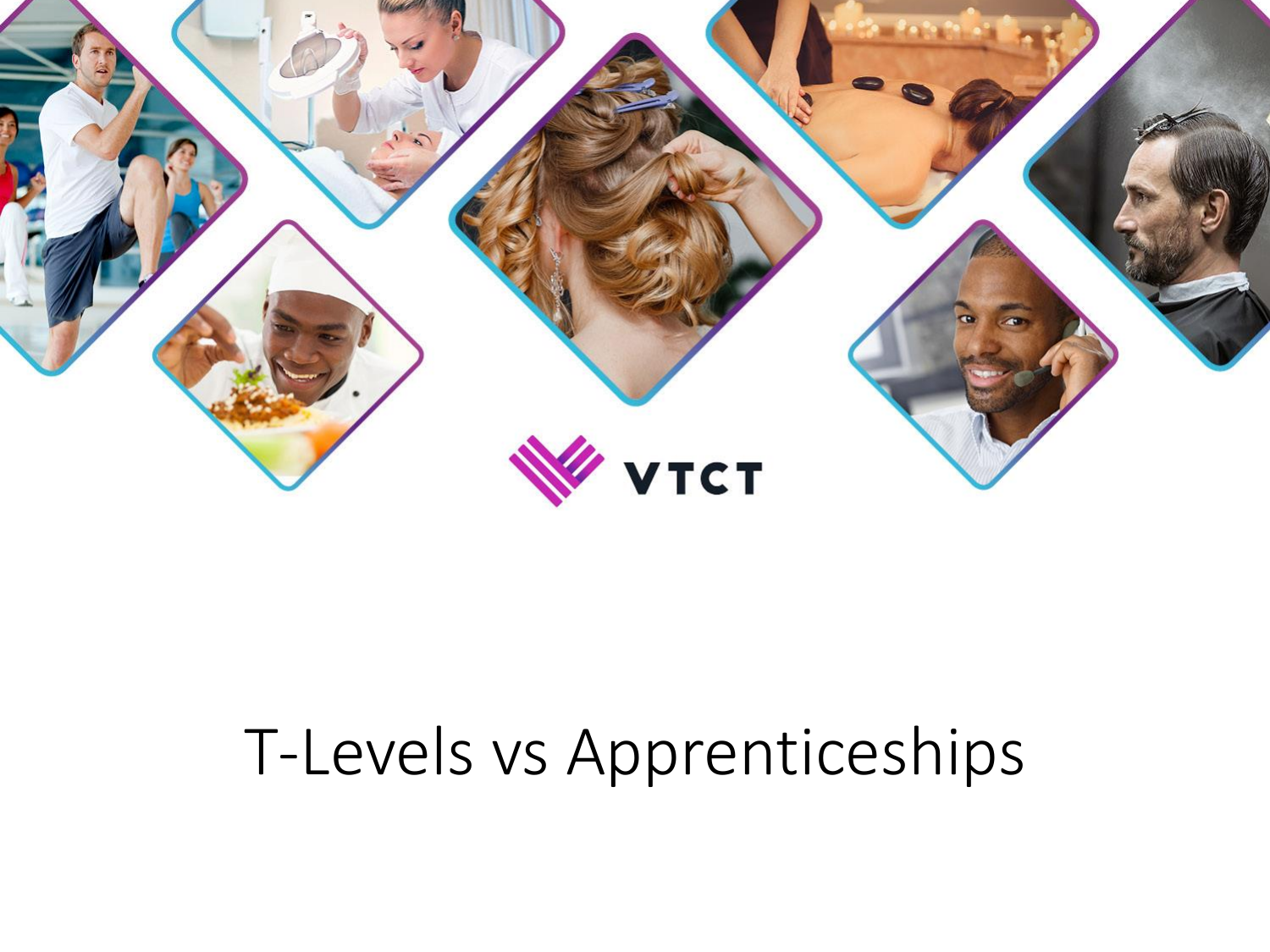# Objective and Key Learnings

### • **Objective:**

• Identify the differences between Apprenticeships and T Levels

### • **Key Learnings:**

- You can enrol on a T-Level qualification until you are 19 years old, however you can be an apprentice at any age after 16.
- T-Levels appear to be for those wanting to stay in education (going on to university/skilled job) and apprenticeships are for those ready to enter the workforce at 16.
- There is a considerable split between theory and practical within apprenticeships and T Levels. T Levels are mainly classroom based (80%) with industry placement experience (20%), whereas apprenticeships are the opposite with typically 80% based in the workplace and 20% off-the-job training.

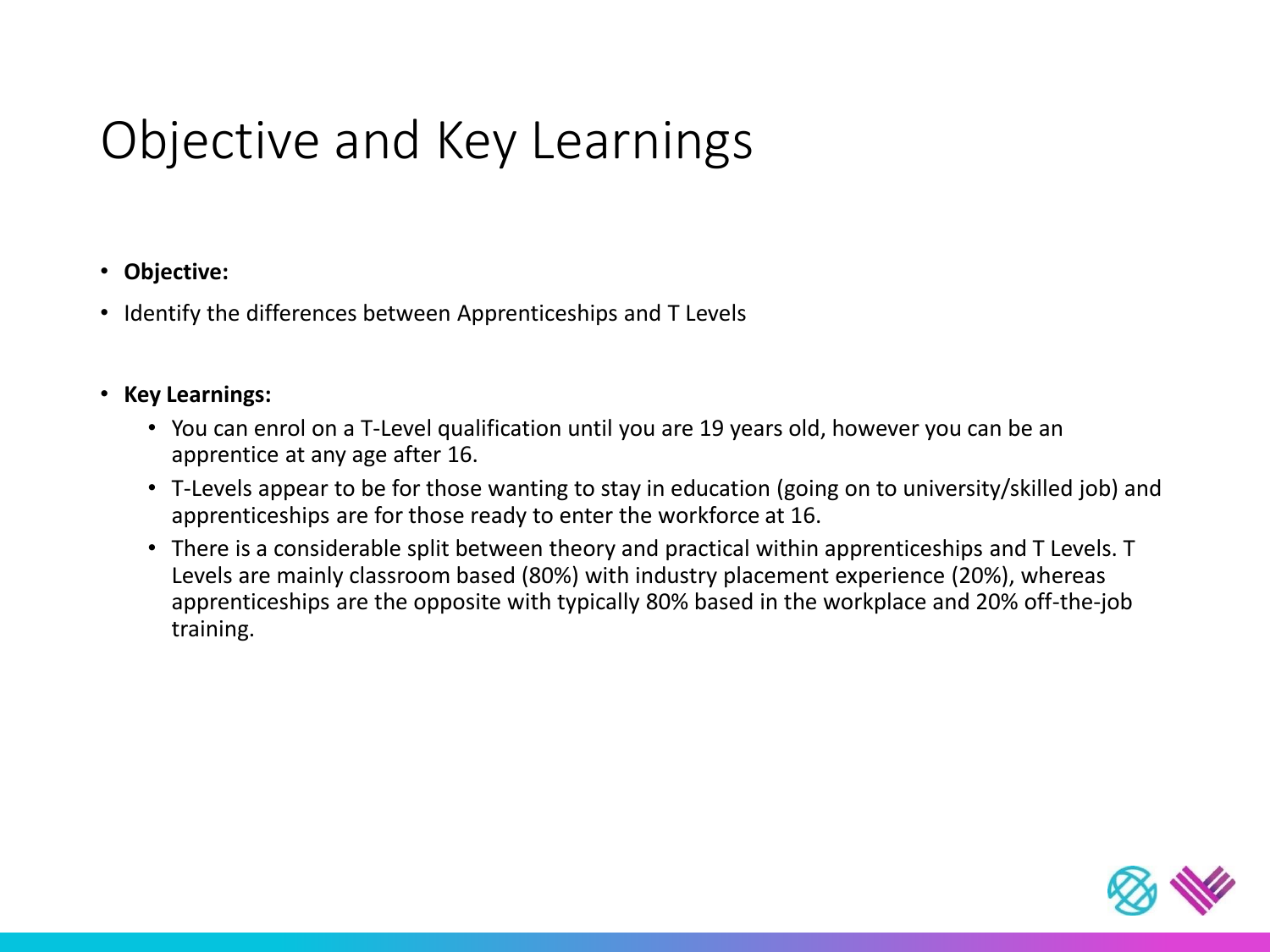### T Levels available now

- Building Services Engineering for Construction
- Design, Surveying and Planning for Construction
- Digital Business Services
- Digital Production, Design and Development
- Digital Support Services
- Education and Childcare
- Health
- Healthcare Science
- Onsite Construction
- Science

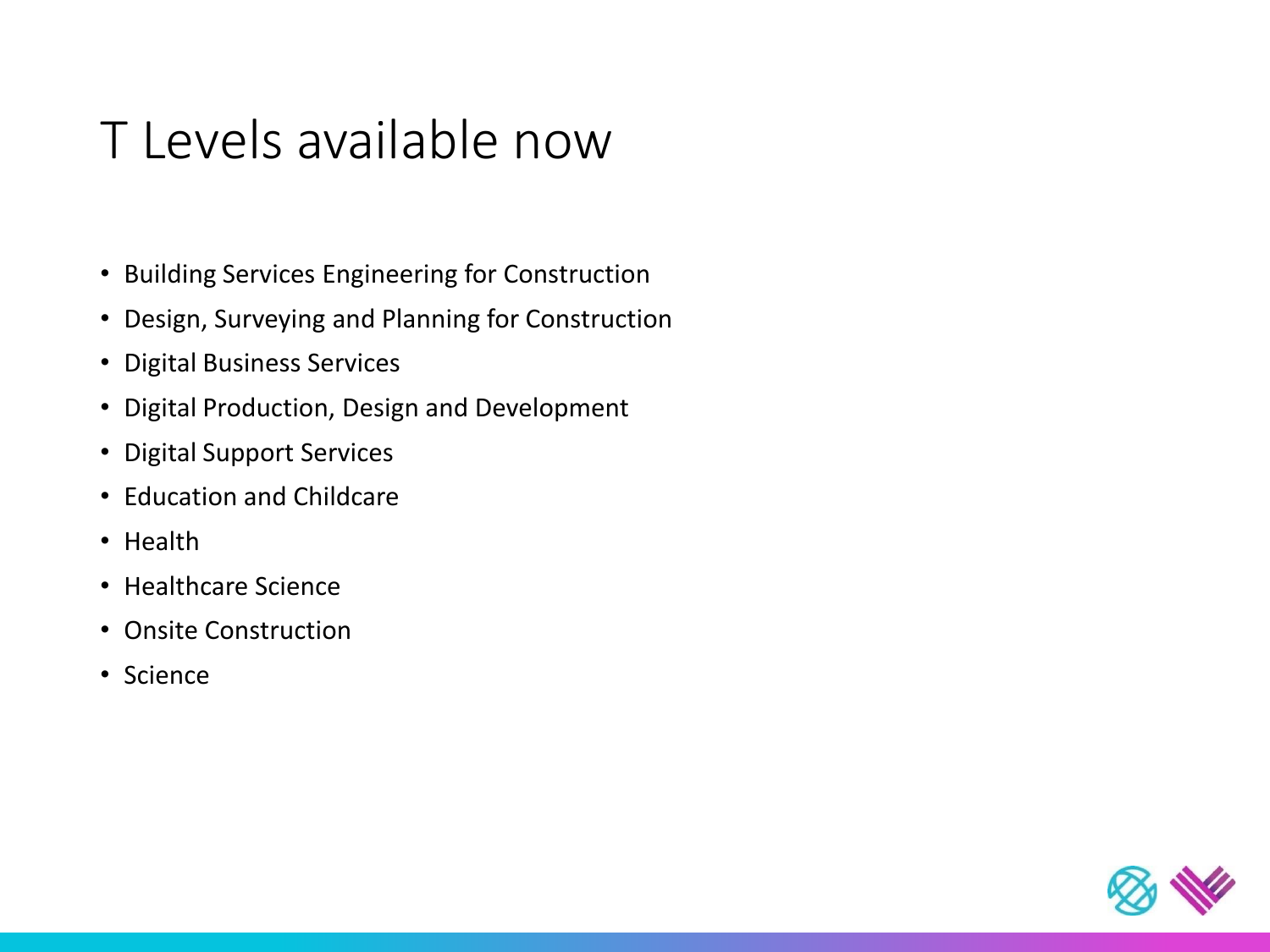# T Levels available from September 2022/2023

### • **SEPTEMBER 2022 ONWARDS**

- Accounting
- Design and Development for Engineering and Manufacturing
- Engineering, Manufacturing, Processing and Control
- Finance
- Maintenance, Installation and Repair for Engineering and Manufacturing
- Management and Administration

#### **SEPTEMBER 2023 ONWARDS**

- Agriculture, Land Management and Production
- Animal Care and Management
- Catering
- Craft and Design
- Hairdressing, Barbering and Beauty Therapy
- Media, Broadcast and Production
- Legal Services

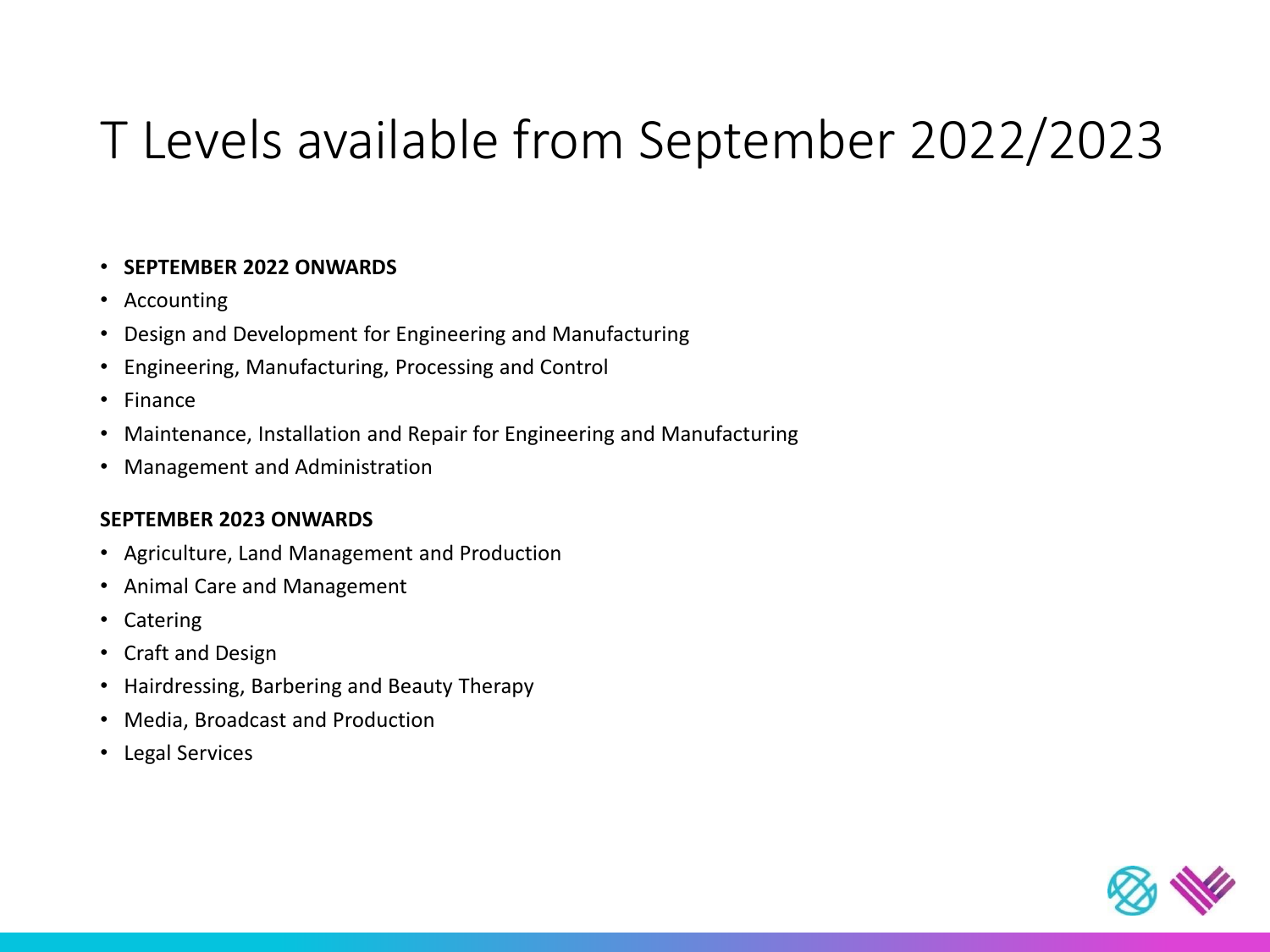# Key differences

|                                                    | <b>T</b> Level                                                                                                                                                     | Apprenticeship                                                                                                                                                                                                                                          |
|----------------------------------------------------|--------------------------------------------------------------------------------------------------------------------------------------------------------------------|---------------------------------------------------------------------------------------------------------------------------------------------------------------------------------------------------------------------------------------------------------|
| <b>Description</b>                                 | A mainly classroom based technical<br>qualification (80% of the time) with industry<br>placement experience included (20% of the<br>time).                         | Typically full time paid employment<br>while gaining qualifications in the<br>chosen field. Mainly based in the<br>workplace with 20% off-the-job training.                                                                                             |
| <b>Age Range</b>                                   | $16 - 19$                                                                                                                                                          | 16+ (no upper age limit)                                                                                                                                                                                                                                |
| <b>Duration</b>                                    | 2 years (there is also an optional 1-year<br>transition programme)                                                                                                 | 12 months + depending on the level, the<br>experience of the apprentice and the                                                                                                                                                                         |
| When can you start?                                | Usually September intake                                                                                                                                           | Throughout the year                                                                                                                                                                                                                                     |
| Level                                              | Equivalent to a Level 3 qualification or 3 A<br>Levels                                                                                                             | Includes levels 2 through to level 7<br>(master's)                                                                                                                                                                                                      |
| <b>English, Maths and</b><br><b>Digital skills</b> | If not already achieved, then students would<br>need to achieve GCSE or Functional Skills<br>maths and English.                                                    | If grade 4 at GCSE has not been<br>achieved, then functional skills at the<br>appropriate level will be incorporated<br>into the apprenticeship                                                                                                         |
| How are they assessed?                             | All elements of the T Level are assessed and<br>graded by the training provider. All elements<br>must be passed for the student to receive<br>their overall grade. | The apprentice will be observed, hold<br>discussions and complete written work<br>for the training provider who will grade<br>the work. At the end of the<br>apprenticeships the apprentice will be<br>required to complete an End Point<br>Assessment. |